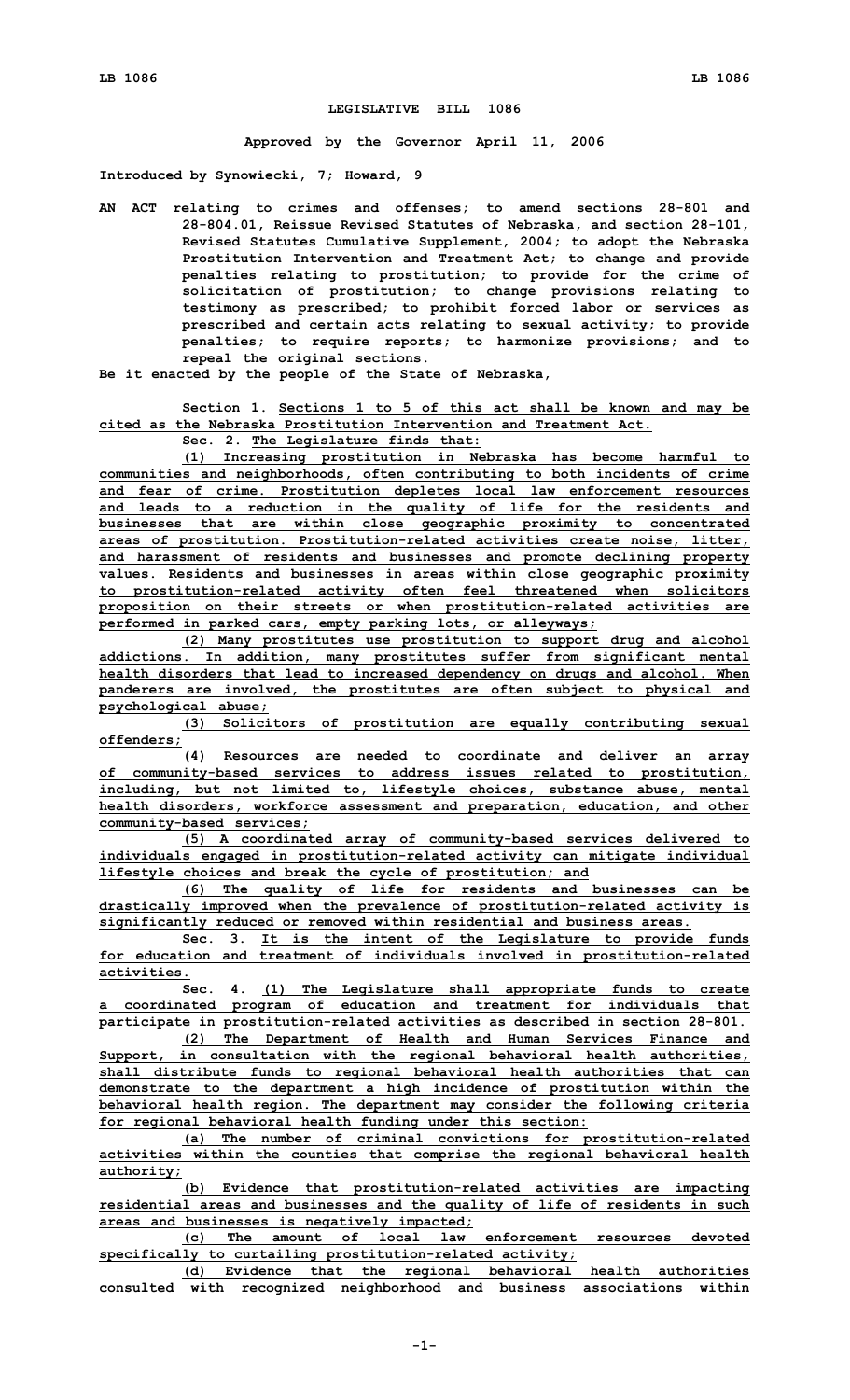**LB 1086 LB 1086**

**geographic proximity to concentrated areas of prostitution; and**

**(e) The amount of local subdivision treatment funding.**

**Each regional behavioral health authority may contract with qualifying public, private, or nonprofit entities for the provision of such education and treatment. Such qualifying entities may obtain additional funding from cities and counties to provide <sup>a</sup> coordinated program of treatment and education for individuals that participate in prostitution-related activities.**

**Sec. 5. The Department of Health and Human Services Finance and Support shall adopt and promulgate rules and regulations to carry out the Nebraska Prostitution Intervention and Treatment Act.**

**Sec. 6. Section 28-101, Revised Statutes Cumulative Supplement, 2004, is amended to read:**

**28-101 Sections 28-101 to 28-1350 and sections 8, 10, 11, and 12 of this act shall be known and may be cited as the Nebraska Criminal Code.**

**Sec. 7. Section 28-801, Reissue Revised Statutes of Nebraska, is amended to read:**

**28-801 (1) Any person who performs, offers, or agrees to perform any act of sexual contact or sexual penetration, as those terms are defined in subdivision (6) of section 28-318, with any person not his or her spouse, in exchange for money or other thing of value, commits prostitution.**

**(2) Prostitution is <sup>a</sup> Class <sup>I</sup> misdemeanor Any person convicted of violating subsection (1) of this section shall be punished as follows:**

**(a) If such person has had no prior convictions or has had one prior conviction, such person shall be guilty of <sup>a</sup> Class II misdemeanor. If the court places such person on probation, such order of probation shall include, as one of its conditions, that such person shall satisfactorily attend and complete an appropriate mental health and substance abuse assessment conducted by <sup>a</sup> licensed mental health professional or substance abuse professional authorized to complete such assessment; and**

**(b) If such person has had two or more prior convictions, such person shall be guilty of <sup>a</sup> Class I misdemeanor. If the court places such person on probation, such order of probation shall include, as one of its conditions, that such person shall satisfactorily attend and complete an appropriate mental health and substance abuse assessment conducted by <sup>a</sup> licensed mental health professional or substance abuse professional authorized to complete such assessment.**

**For purposes of this subsection, prior conviction means any conviction on or after the effective date of this act for violation of subsection (1) of this section or any conviction on or after the effective date of this act for violation of <sup>a</sup> city or village ordinance relating to prostitution.**

**Sec. 8. (1) Any person who solicits another person not his or her spouse to perform any act of sexual contact or sexual penetration, as those terms are defined in section 28-318, in exchange for money or other thing of value, commits solicitation of prostitution.**

**(2) Any person convicted of violating subsection (1) of this section shall be punished as follows:**

**(a) If such person has had no prior convictions, such person shall be guilty of <sup>a</sup> Class I misdemeanor and pay <sup>a</sup> fine of not less than two hundred fifty dollars. If the court places such person on probation, such order of probation shall include, as one of its conditions, the payment of <sup>a</sup> fine of not less than two hundred fifty dollars and such person shall satisfactorily attend and complete an appropriate mental health and substance abuse assessment conducted by <sup>a</sup> licensed mental health professional or substance abuse professional authorized to complete such assessment; and**

**(b) If such person has had one or more prior convictions, such person shall be guilty of <sup>a</sup> Class IV felony and pay <sup>a</sup> fine of not less than five hundred dollars. If the court places such person on probation, such order of probation shall include, as one of its conditions, the payment of <sup>a</sup> fine of not less than five hundred dollars and such person shall satisfactorily attend and complete an appropriate mental health and substance abuse assessment conducted by <sup>a</sup> licensed mental health professional or substance abuse professional authorized to complete such assessment.**

**Sec. 9. Section 28-804.01, Reissue Revised Statutes of Nebraska, is amended to read:**

**28-804.01 In all cases arising under sections 28-801 to 28-804 and section 8 of this act, no person shall be excused from testifying against another person by reason of such testimony tending to incriminate the person testifying, but the testimony so given, unless voluntary, shall in no case be used against the person so testifying in any criminal prosecution or otherwise.**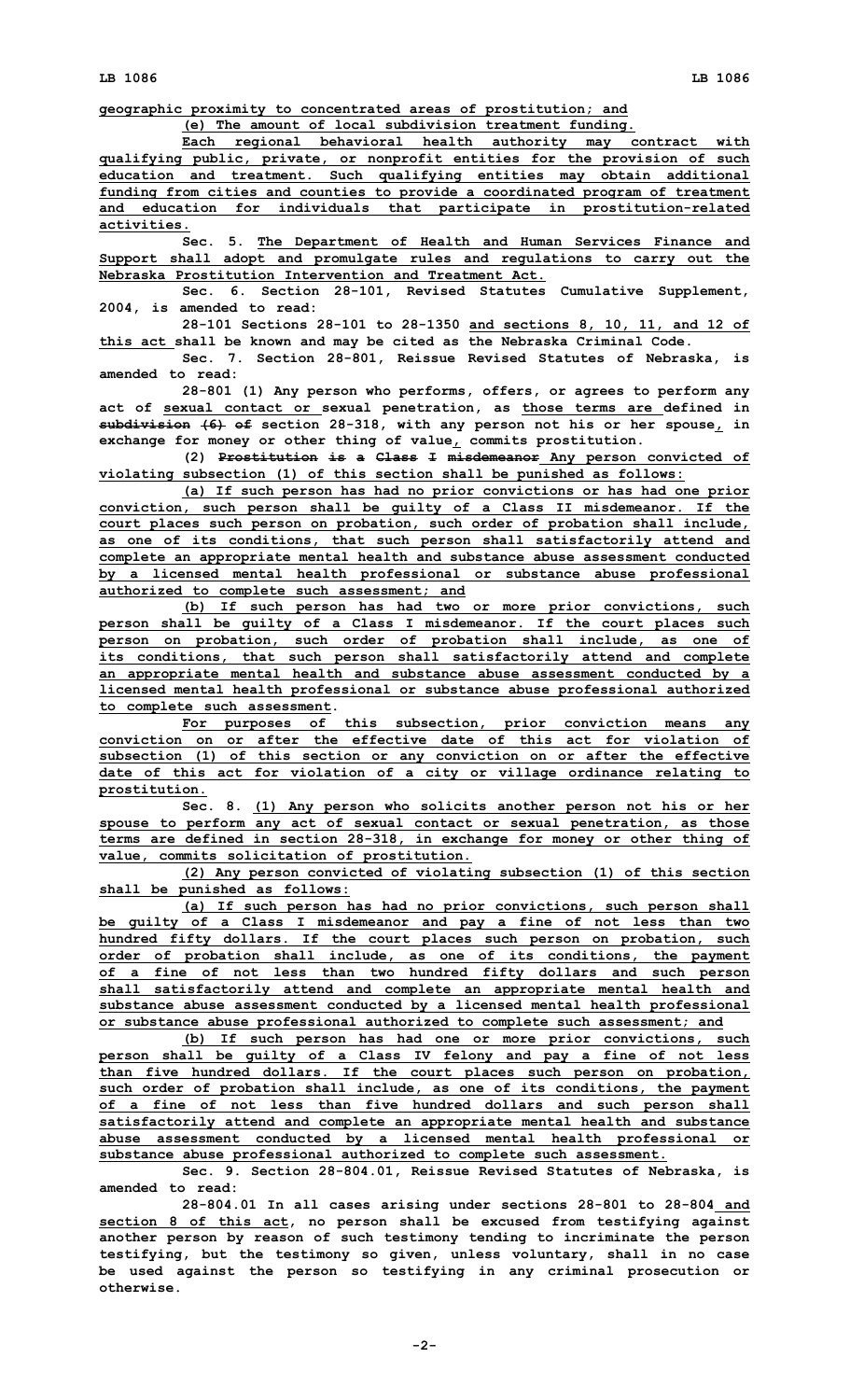**LB 1086 LB 1086 Sec. 10. For purposes of sections 10 to 12 of this act, the following definitions apply: (1) Actor means <sup>a</sup> person who solicits, procures, or supervises the services or labor of another person; (2) Commercial sexual activity means any sex act on account of which anything of value is given, promised to, or received by any person; (3) Financial harm means theft by extortion as described by section 28-513; (4) Forced labor or services means labor or services that are performed or provided by another person and are obtained or maintained through: (a) Inflicting or threatening to inflict serious personal injury as defined by section 28-318; (b) Physically restraining or threatening to physically restrain another person; (c) Knowingly destroying, concealing, removing, confiscating, or possessing any actual or purported passport or other immigration document or any other actual or purported government identification document of another person; or (d) Causing or threatening to cause financial harm to another person; (5) Labor means work of economic or financial value; (6) Maintain means, in relation to labor or services, to secure continued performance thereof, regardless of any initial agreement by the victim to perform such type of service; (7) Minor means <sup>a</sup> person younger than eighteen years of age; (8) Obtain means, in relation to labor or services, to secure performance thereof; (9) Services means an ongoing relationship between <sup>a</sup> person and the actor in which the person performs activities under the supervision of or for the benefit of the actor. Commercial sexual activity and sexually-explicit performances are forms of services under this section. Nothing in this subdivision shall be construed to legalize prostitution; (10) Sexually-explicit performance means <sup>a</sup> live or public play, dance, show, or other exhibition intended to arouse or gratify sexual desire or to appeal to prurient interests; and (11) Trafficking victim means <sup>a</sup> person subjected to any act or acts prohibited by section 11 of this act. Sec. 11. (1) No person shall knowingly subject or attempt to subject another person to forced labor or services. If an actor knowingly subjects another person to forced labor or services by: (a) Inflicting or threatening to inflict serious personal injury as defined by section 28-318, the actor is guilty of <sup>a</sup> Class III felony; (b) Physically restraining or threatening to physically restrain another person, the actor is guilty of <sup>a</sup> Class III felony; (c) Knowingly destroying, concealing, removing, confiscating, or possessing any actual or purported passport or other immigration document, or any other actual or purported government identification document, of such other person, the actor is guilty of <sup>a</sup> Class IV felony; or (d) Causing or threatening to cause financial harm to another person, the actor is guilty of <sup>a</sup> Class I misdemeanor. (2) No person shall knowingly recruit, entice, harbor, transport, provide, or obtain by any means or attempt to recruit, entice, harbor, provide, or obtain by any means <sup>a</sup> minor for the purpose of having such minor engage in commercial sexual activity, sexually-explicit performance, or the production of pornography, or to cause or attempt to cause <sup>a</sup> minor to engage in commercial sexual activity, sexually-explicit performance, or the production of pornography. A person who violates this subsection shall be punished as follows: (a) In cases in which the actor uses overt force or the threat of force, the actor is guilty of <sup>a</sup> Class II felony; (b) In cases in which the victim has not attained the age of fifteen years and the actor does not use overt force or the threat of force, the actor is guilty of <sup>a</sup> Class II felony; or (c) In cases involving <sup>a</sup> victim between the ages of fifteen and eighteen years, and the actor does not use overt force or threat of force, the actor is guilty of <sup>a</sup> Class III felony. (3) Any person who knowingly (a) recruits, entices, harbors, transports, provides, or obtains by any means, or attempts to recruit, entice, harbor, transport, provide, or obtain by any means, <sup>a</sup> person eighteen years of age or older, intending or knowing that the person will be subjected**

**to forced labor or services or (b) benefits, financially or by receiving**